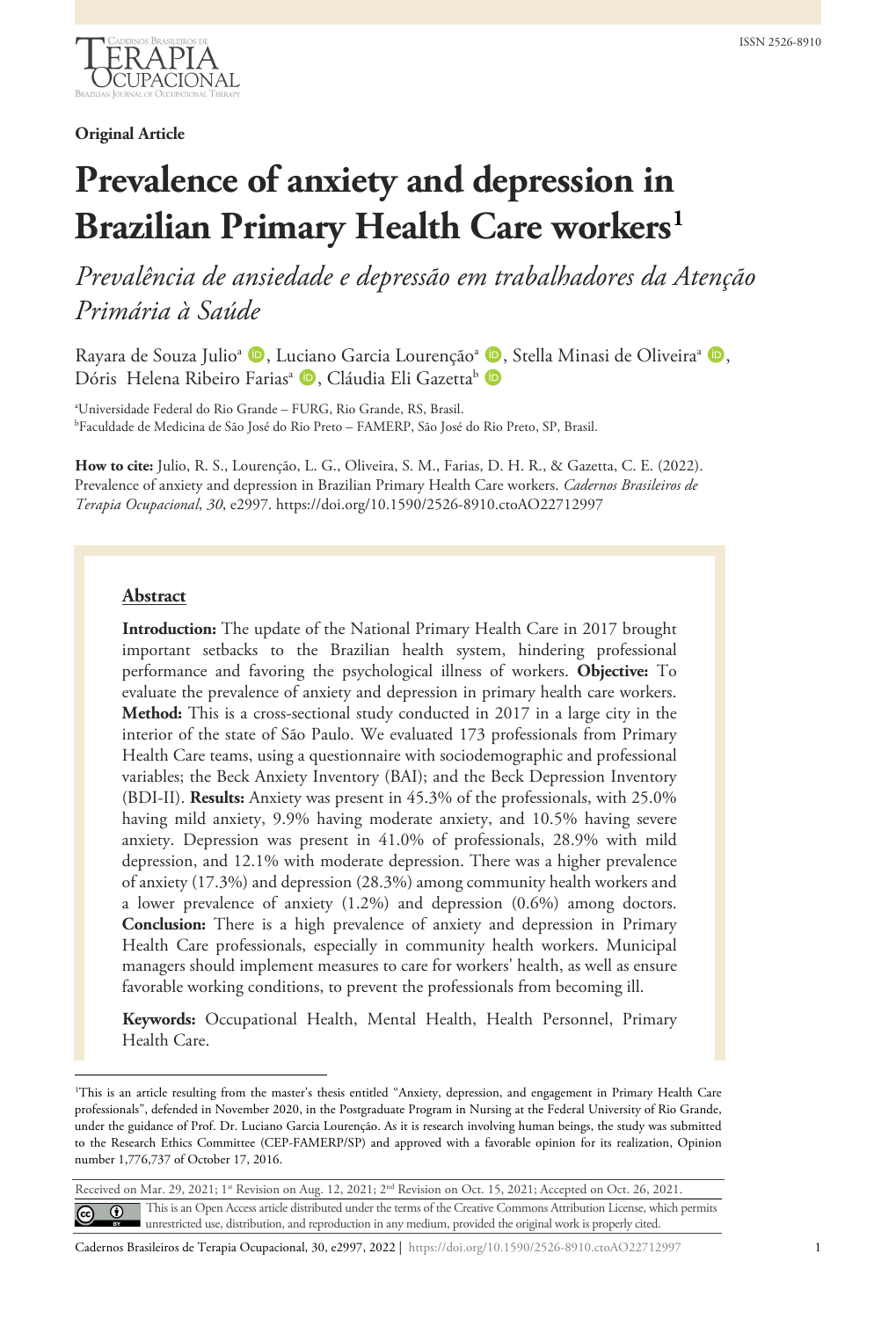## *Resumo*

**Introdução:** A atualização da Política Nacional de Atenção Básica em Saúde, em 2017, trouxe importantes retrocessos para o sistema de saúde brasileiro, dificultando a atuação profissional e favorecendo o adoecimento psíquico dos trabalhadores. **Objetivo:** Avaliar a prevalência de ansiedade e depressão em trabalhadores da atenção primária à saúde. **Método:** Estudo transversal, realizado em 2017, em um município de grande porte do interior paulista. Foram avaliados 173 profissionais das equipes da Atenção Primária à Saúde, utilizando um questionário com variáveis sociodemográficas e profissionais; o Inventário de Ansiedade de Beck (BAI); e o Inventário de Depressão de Beck (BDI-II). **Resultados:** A ansiedade esteve presente em 45,3% dos profissionais, sendo 25,0% com ansiedade leve, 9,9% com ansiedade moderada e 10,5% com ansiedade grave. A depressão esteve presente 41,0% dos profissionais, sendo 28,9% com depressão leve e 12,1% com depressão moderada. Houve maior prevalência de ansiedade (17,3%) e de depressão (28,3%) entre Agentes Comunitários de Saúde e menor prevalência de ansiedade (1,2%) e de depressão (0,6%) entre médicos. **Conclusão:** Há uma prevalência elevada de ansiedade e depressão em profissionais da Atenção Primária em Saúde, especialmente em agentes comunitários de saúde. Os gestores municipais devem implementar medidas de atenção à saúde dos trabalhadores, bem como garantir condições de trabalho favoráveis, para evitar o adoecimento dos profissionais.

**Palavras-chave:** Saúde do Trabalhador, Saúde Mental, Pessoal de Saúde, Atenção Básica à Saúde.

## **Introduction**

In Brazil, the Family Health Strategy (*Estratégia Saúde da Família* - ESF) is considered a priority care model at the primary level of the Unified Health System (*Sistema Único de Saúde* - SUS), which comprises Primary Health Care (PHC) or Primary Care (PC) services. The ESF originated in 1994, with the Family Health Program (*Programa Saúde da Família* - PSF), successor to the National Program of Community Health Workers (*Programa Nacional de Agentes Comunitários de Saúde* - PACS), implemented in 1991. The first teams were implemented in the northeast region of Brazil, and from 1996 onwards, the ESF gained strength, causing significant changes in the work process in health and health care (Lourenção & Soler, 2004; Guedes et al., 2011).

According to data from the Primary Health Care Secretariat of the Ministry of Health, in July 2020, Brazil had more than 43,300 registered Family Health teams, responsible for the health care of 63.74% of the Brazilian population, that is, 133,955,548 Brazilians. The largest coverage by the ESF is found in the Northeast (82.28% coverage by 16,250 teams), Midwest (67.61% coverage by 3,412 teams), and North (64.67% coverage by 3,783 teams) (Brasil, 2020).

Despite the advances brought by the expansion and consolidation of the ESF, especially with the publication of the National Policy on Primary Care (PNAB), in 2006, the update of the PNAB, carried out in 2017, brought important setbacks for the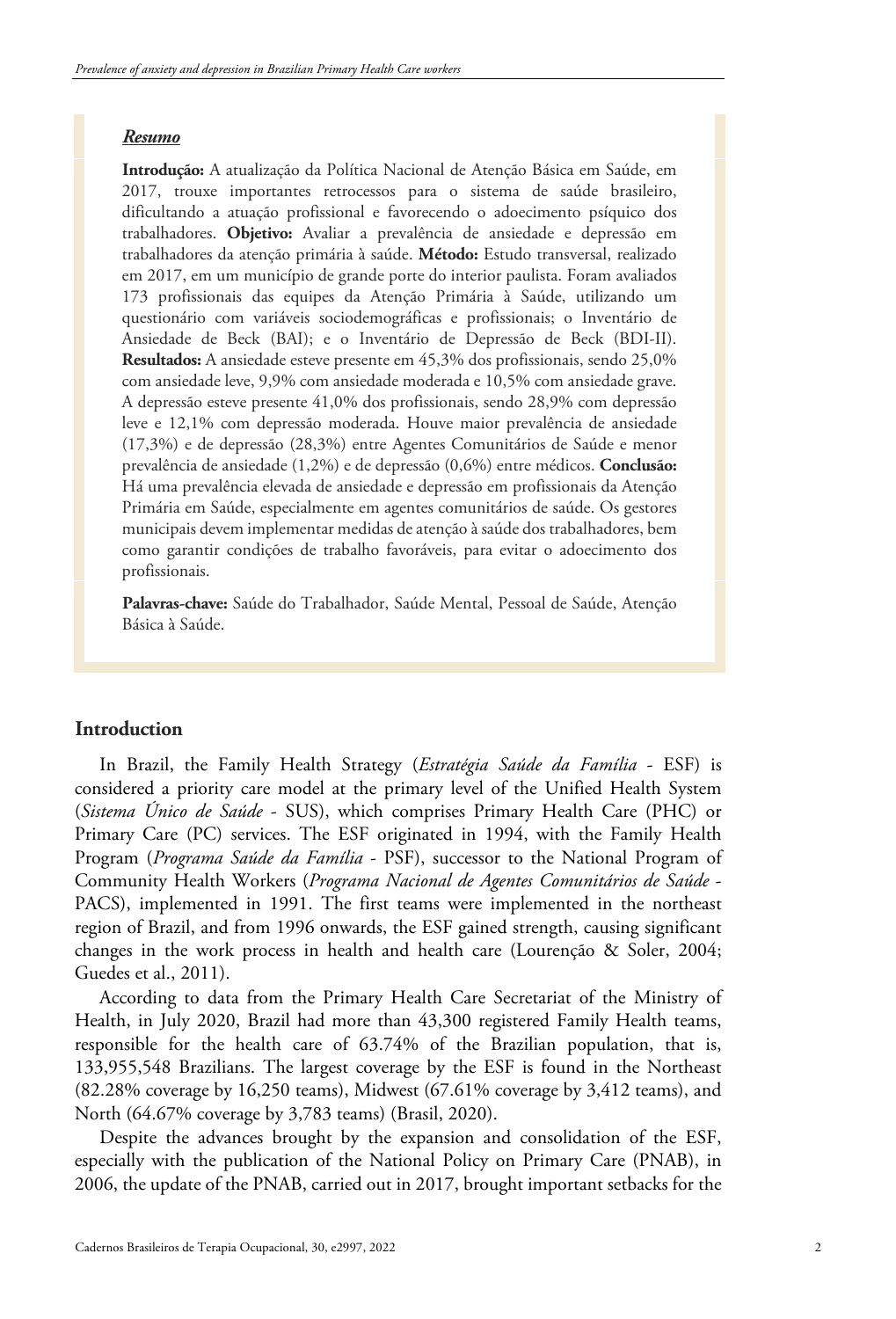health system, such as the reduction of the funding for the ESF, suppression of the priority of the ESF as a care model in PHC, and consolidation of incomplete teams, with only one Community Health Agent (CHW) (Brasil, 2006, 2017). These changes weaken the effectiveness of this care model and compromise the resolution of the SUS (Brasil, 2017; Giovanella et al., 2020).

However, changes in working conditions are followed, reflected by fragile bonds, low pay, incomplete teams, and work overload which, combined with the precarious infrastructure of the Health Units and the lack of supplies and equipment, favor wear and tear and physical and mental illness of PHC workers, which can make them dissatisfied, unproductive or ill, developing pathologies such as anxiety and depression (Araújo et al., 2016; Carvalho et al., 2016; Garcia Junior et al., 2018; Morosini et al., 2018; Cordioli et al., 2019; Giovanella et al., 2020).

Although there are no comprehensive epidemiological studies that determine the magnitude of these diseases in the Brazilian population, we estimate that anxiety disorders affect 9.3% and depression 15.5% of Brazilians, making them an important public health problem (World Health Organization, 2017; Brasil, 2019; Sampaio et al., 2020).

When it affects workers, these diseases can cause damage, such as intense suffering, work dysfunction, difficulty in performing daily activities, damage to social, family, and occupational interaction. In the case of PHC workers, there may be damage to the health system and impacts on the health care of SUS users (Fernandes & Marziale, 2014; World Health Organization, 2017; Sampaio et al., 2020; Santana et al., 2020).

Brazilian studies show a prevalence of 30.0% to 50.0% of anxiety and 25.0% to 30.5% of depression in health professionals, showing that this is an important public health problem (Rotta et al., 2016; Gonsalez et al., 2017; Lourenção et al., 2017; Garcia Junior et al., 2018; Lourenção, 2018; Moura et al., 2018; Sampaio et al., 2020). These studies also point out that factors such as pressure in the work environment, unregulated sleep, gender, and marital status are associated with the development of anxiety, while the work sector, type of bond, position, age, and color are associated with the development of depression.

In this context, it is important to know the psycho-emotional conditions of workers in PHC services to establish health care actions and policies for workers that improve working conditions and eliminate risk factors for mental illness, reducing anxiety and preventing depression among professionals from the Family Health teams.

Based on the above, this study aimed to verify the prevalence of anxiety and depression in primary health care workers.

### **Method**

This is a quantitative, cross-sectional study carried out in a large city in the interior of the state of São Paulo, in 2017.

We included all professionals of the minimum ESF teams (doctors, nurses, nursing assistants/technicians, and community health workers) working in 15 PHC Units in the city during the study period, totaling 340 professionals. The sample was defined by convenience and consisted of 173 professionals who responded to the instruments, 22 doctors, 28 nurses, 38 nursing assistants/technicians, and 85 community health workers. We excluded from the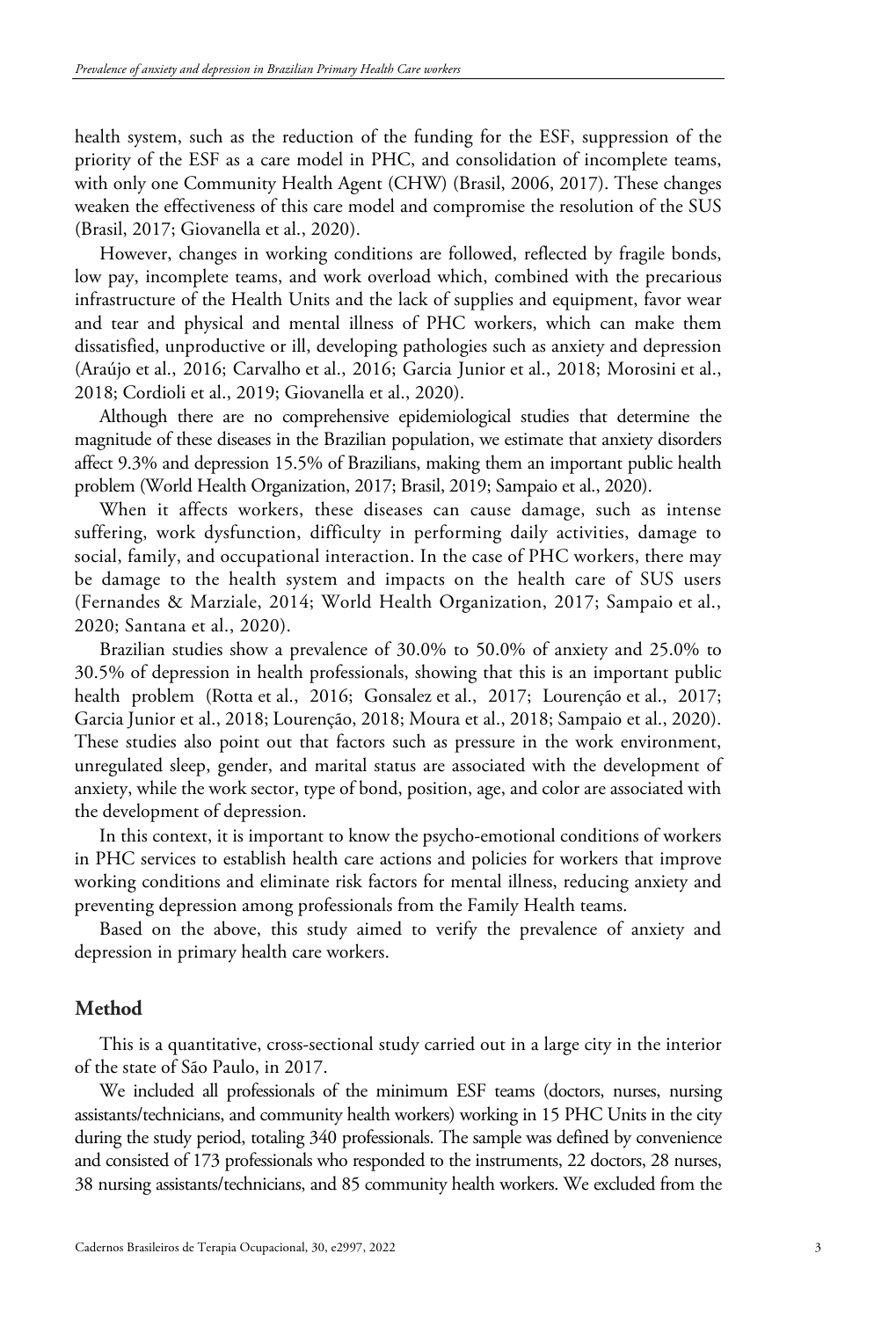study the professionals who were on vacation during the period of data collection and/or away from professional activities for any other reason.

For data collection, we used three self-administered instruments: one elaborated by the researchers, containing sociodemographic and professional questions of the workers; the Beck Anxiety Scale or Beck Anxiety Inventory (BAI) (Karino & Laros, 2014); and the Beck Depression Scale or Beck Depression Inventory (BDI-II) (Gomes-Oliveira et al., 2012).

The BAI measures the intensity of anxiety symptoms, based on 21 questions about how the person has been feeling in the last week. Answers to the questions are expressed at four levels (absence; mild; moderate; severe). This scale has high internal consistency (Cronbach's alpha = 0.92) and test-retest reliability for 1 week,  $r(81) = 0.75$  (Cunha, 2001; Karino & Laros, 2014).

The BDI-II measures the intensity of depression, through 21 questions that address various items related to depressive symptoms such as hopelessness, irritability, and cognitions such as guilt or feelings of being punished, as well as physical symptoms such as fatigue, weight loss, and decrease of libido. The scale was validated in Brazil, proving to be reliable and valid for measuring depressive symptoms in the Brazilian population. It had an internal consistency of 0.93, concurrent validity (correlation of 0.63-0.93 with scales applied simultaneously), and acceptable severity predictive capacity (more than 65% correct classification of depressed individuals) (Cunha, 2001; Gomes -Oliveira et al., 2012).

Data collection was scheduled with the nurses of the health units and carried out during the team meeting, at which time the researchers explained the objectives and invited the professionals to participate in the study, signing the Informed Consent Form. Then, the researchers delivered the questionnaires to the professionals and explained how to answer the different questions (open or closed). The answered instruments were placed in a brown envelope, without identification, to preserve the professionals' identity.

The application of BAI and BDI followed the recommendations of the Beck Scales Manual (Gomes-Oliveira et al., 2012). After reading the instructions to the study participants and guidance on the responses on a Likert-type scale, the test protocol for responses was delivered. The correction was carried out together with a psychologist from the research group and the classification of the professionals' levels of anxiety and depression followed the recommendations of the Beck Scales Manual (Cunha, 2001).

We used sociodemographic data to characterize the study population. Depression anxiety levels were categorized into the absence of depression/anxiety, mild depression/anxiety, moderate depression/anxiety, and severe depression/anxiety (Cunha, 2001).

The comparison of depression anxiety levels with the sociodemographic and professional characteristics of the workers was performed using the chi-square test, considering a significance level of 5% (p≤0.05).

The study was approved by the Research Ethics Committee of the institution, under Opinion No. 1,776,737, of October 17, 2016.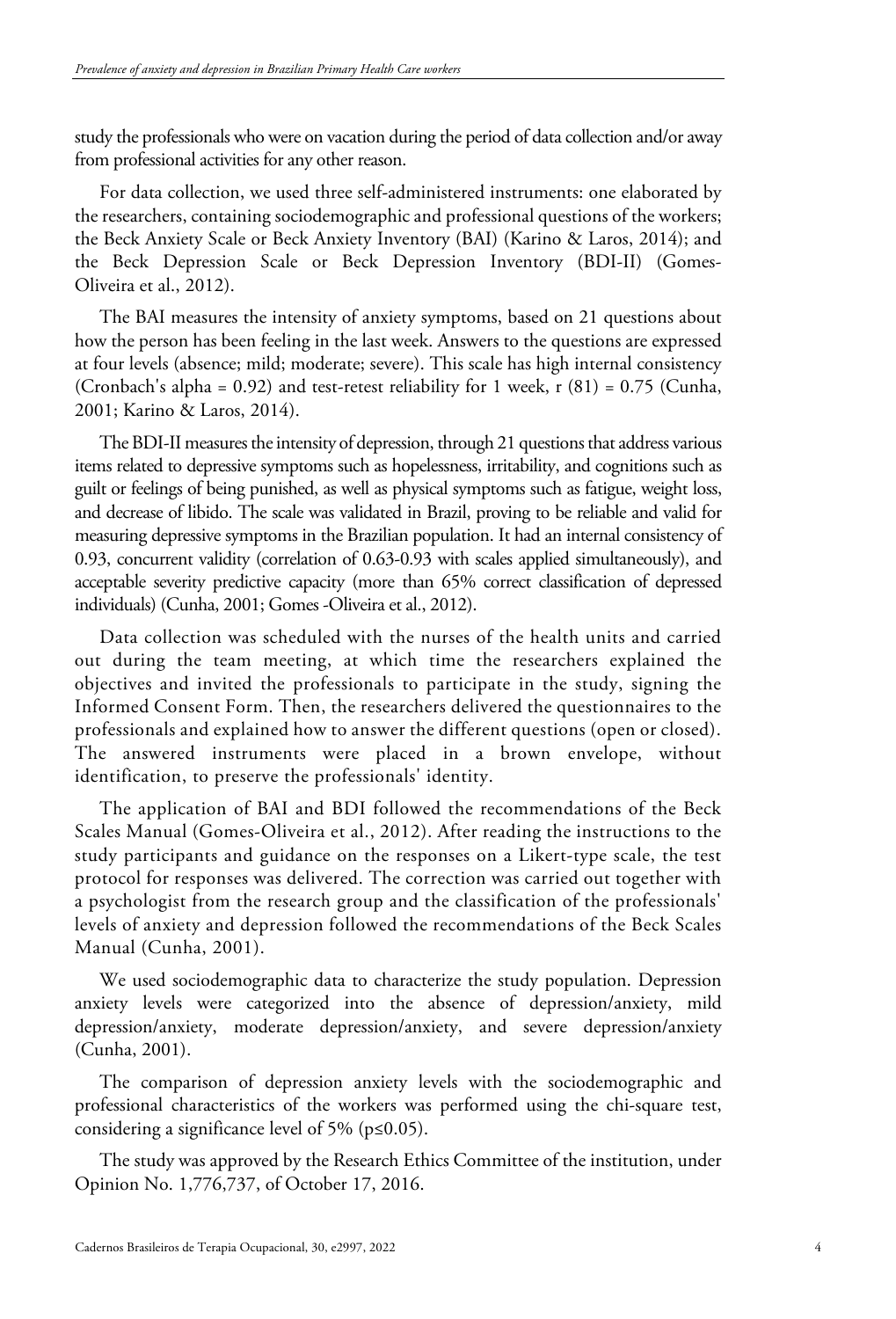# **Results**

The study included 173 professionals, 22 (12.7%) doctors, 28 (16.2%) nurses, 38 (22.0%) nursing assistants/technicians and 85 (49.1%) community health workers. There was a prevalence of female professionals [147 - 85.1%], higher education [77 - 44.5%], married [104 - 60.1%], aged from 21 to 35 years [77–44.5%], with a family income of two to five minimum wages [111–64.2%]. Sixty-two (35.8%) professionals said they had a chronic disease.

We highlight that 114 (66.7%) said they were satisfied with their profession; however, 107 (61.8%) already stated that they had already thought about giving up the profession.

The average time of work in PHC was four years and one month [CI 95%: four years to five years and two months], with 64 (37.0%) professionals having between two and five years of work and 58 (30.5%), up to two years of experience in PHC.

Figure 1 shows that 78 (45.3%) professionals presented some degree of anxiety and 71 (41.0%) some degree of depression.



Figure 1. Distribution of the percentage of PHC professionals, according to the degree of anxiety and depression (n=173).

Table 1 shows that there was a statistically significant difference in levels of anxiety between the different professional categories  $(p=0.006)$ , education  $(p=0.008)$ , satisfaction with the profession ( $p=0.000$ ), and have thought or not about giving up the profession ( $p=0.001$ ). Regarding professional categories, there was a higher prevalence of anxiety among Community Health Workers – 54.2% had some level of anxiety. Doctors were the professionals with the lowest occurrence of anxiety – 10.5% of these professionals had some level of anxiety. Also, higher percentages of anxiety were observed among professionals with elementary education (24.2%), who were not satisfied with their profession (23.8%), and who had already thought about giving up the profession (35.2%).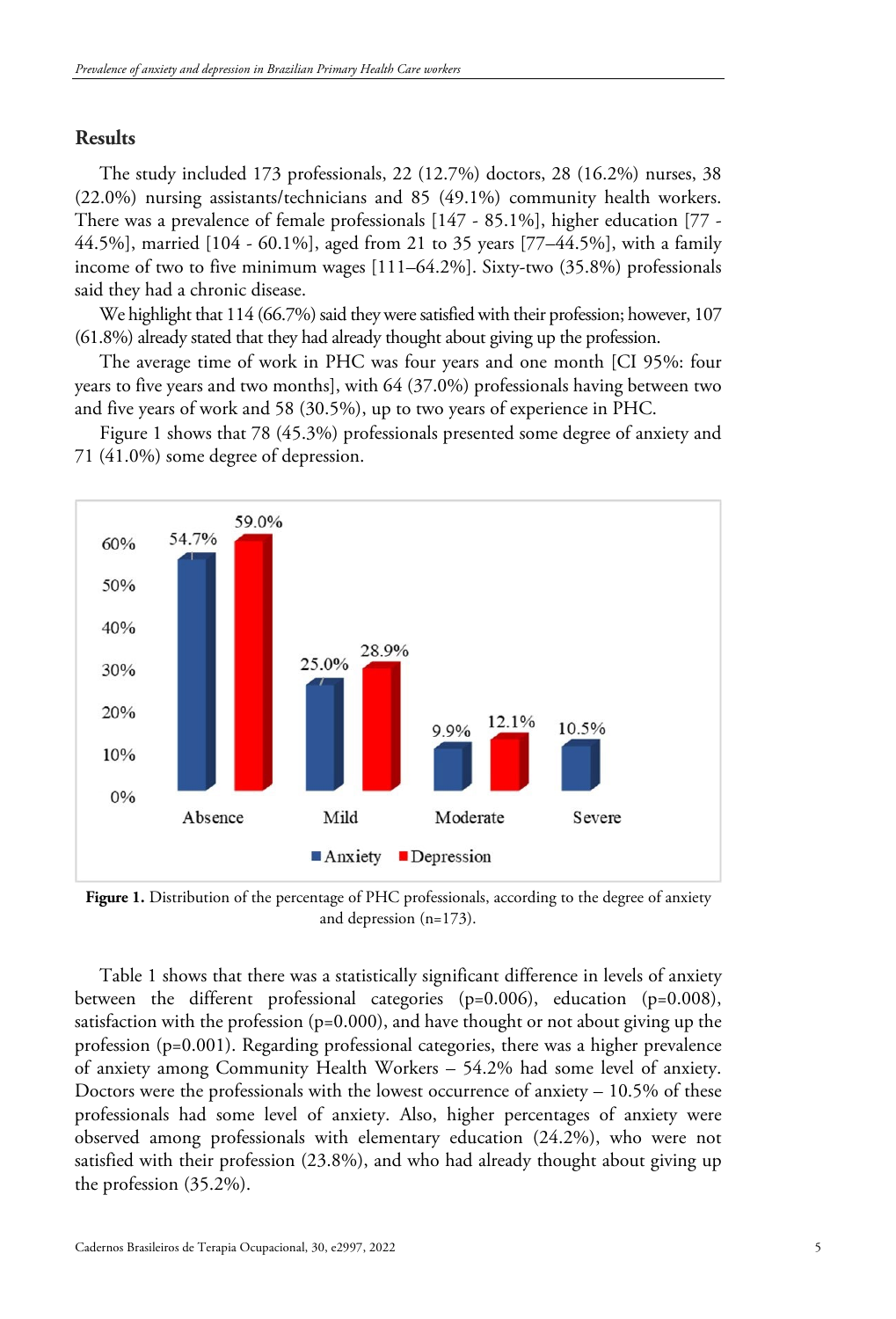| Table 1. Distribution of anxiety levels of PHC professionals, according to sociodemographic and |  |  |
|-------------------------------------------------------------------------------------------------|--|--|
| professional variables (n=173).                                                                 |  |  |

|                                                            | Absence n<br>(%)       | Mild $n$ $(\%)$               | Moderate n<br>(%)        | Severe n<br>(%) | p-value |  |  |
|------------------------------------------------------------|------------------------|-------------------------------|--------------------------|-----------------|---------|--|--|
|                                                            |                        | Professional category         |                          |                 |         |  |  |
| Doctor                                                     | 17(10.3)               | 2(1.2)                        |                          |                 |         |  |  |
| Nurse                                                      | 18(10.9)               | 4(2.4)                        | 4(2.4)                   |                 |         |  |  |
| Nursing Assistant/Technician                               | 17(10.3)               | 14(8.5)                       | 3(1.8)                   | 3(1.8)          | 0.006   |  |  |
| Community Health Agent                                     | 38 (23.0)              | 22(3.3)                       | 9(5.5)                   | 14(8.5)         |         |  |  |
| Gender                                                     |                        |                               |                          |                 |         |  |  |
| Male<br>16(9.7)<br>5(3.0)<br>1(0.6)                        |                        |                               |                          |                 |         |  |  |
| Female                                                     | 74 (44.8)              | 37(22.4)                      | 16(9.7)                  | 16(9.7)         | 0.180   |  |  |
|                                                            | <b>Education</b> level |                               |                          |                 |         |  |  |
| <b>Elementary School</b>                                   | 35(21.2)               | 21 (12.7)                     | 8(4.8)                   | 11(6.7)         |         |  |  |
| High school                                                | 5(3.0)                 | 8(4.8)                        | 3(1.8)                   | $\overline{a}$  | 0.008   |  |  |
| Higher education                                           | 50 (30.3)              | 12(7.3)                       | 5(3.0)                   | 5(3.0)          |         |  |  |
|                                                            | Age group              |                               |                          |                 |         |  |  |
| 21 to 35 years old                                         | 39 (23.6)              | 17(10.3)                      | 7(4.2)                   | 10(6.1)         |         |  |  |
| 36 to 50 years old                                         | 38 (23.0)              | 15(9.1)                       | 4(2.4)                   | 6(3.6)          | 0.353   |  |  |
| 51 to 65 years old                                         | 9(5.5)                 | 9(5.5)                        | 3(1.8)                   | 1(0.6)          |         |  |  |
|                                                            | <b>Marital</b> status  |                               |                          |                 |         |  |  |
| Married                                                    | 55 (33.3)              | 21 (12.7)                     | 13(7.9)                  | 10(6.1)         |         |  |  |
| Single                                                     | 27(16.4)               | 15(9.1)                       | 3(1.8)                   | 5(3.0)          | 0.660   |  |  |
| Separate                                                   | 6(3.6)                 | 4(2.4)                        | $\overline{\phantom{a}}$ | 2(1.2)          |         |  |  |
| Widow                                                      | 2(1.2)                 | 2(1.2)                        | $\overline{\phantom{a}}$ |                 |         |  |  |
|                                                            |                        | Family Income (minimum wages) |                          |                 |         |  |  |
| $Up$ to $1$                                                | 4(2.4)                 | 2(1.2)                        | 1(0.6)                   | 1(0.6)          |         |  |  |
| $2$ to 5                                                   | 52 (31.5)              | 32 (19.4)                     | 10(6.1)                  | 15 (91)         | 0.449   |  |  |
| 6 to 10                                                    | 18 (10.9)              | 4(2.4)                        | 2(1.2)                   | 1(0.6)          |         |  |  |
| More than 10                                               | 15(9.1)                | 3(1.8)                        | 3(1.8)                   |                 |         |  |  |
|                                                            | Chronic disease        |                               |                          |                 |         |  |  |
| Yes                                                        | 24 (14.5)              | 19(11.5)                      | 6(3.6)                   | 9(5.5)          | 0.068   |  |  |
| No                                                         | 66 (40.0)              | 23 (13.9)                     | 10(6.1)                  | 8(4.8)          |         |  |  |
|                                                            |                        | Time of service at the ESF    |                          |                 |         |  |  |
| 0 to 2 years                                               | 37 (22.4)              | 9(5.5)                        | 5(3.0)                   | 5(3.0)          |         |  |  |
| $> 2$ and $\leq 5$ years                                   | 28 (17.0)              | 19(11.5)                      | 6(3.6)                   | 7(4.2)          | 0.684   |  |  |
| $> 5$ and $\leq 10$ years                                  | 11(6.7)                | 8(4.8)                        | 3(1.8)                   | 1(0.6)          |         |  |  |
| $> 10$ years                                               | 12(7.3)                | 5(3.0)                        | 2(1.2)                   | 4(2.4)          |         |  |  |
| Satisfied with the profession/occupation                   |                        |                               |                          |                 |         |  |  |
| Yes                                                        | 73 (44.2)              | 25(15.2)                      | 4(2.4)                   | 7(4.2)          | 0.000   |  |  |
| No<br>17(10.3)<br>17(10.3)<br>12(7.3)<br>9(5.5)            |                        |                               |                          |                 |         |  |  |
| Already thinking about giving up the profession/occupation |                        |                               |                          |                 |         |  |  |
| Yes                                                        | 43 (26.1)              | 30 (18.2)                     | 13(7.9)                  | 15(9.1)         | 0.001   |  |  |
| No                                                         | 47(28.5)               | 12(7.3)                       | 3(1.8)                   | 2(1.2)          |         |  |  |

Regarding depression, there was a statistically significant difference in the levels found between the different professional categories (p=0.001), age group (p=0.001), presence or not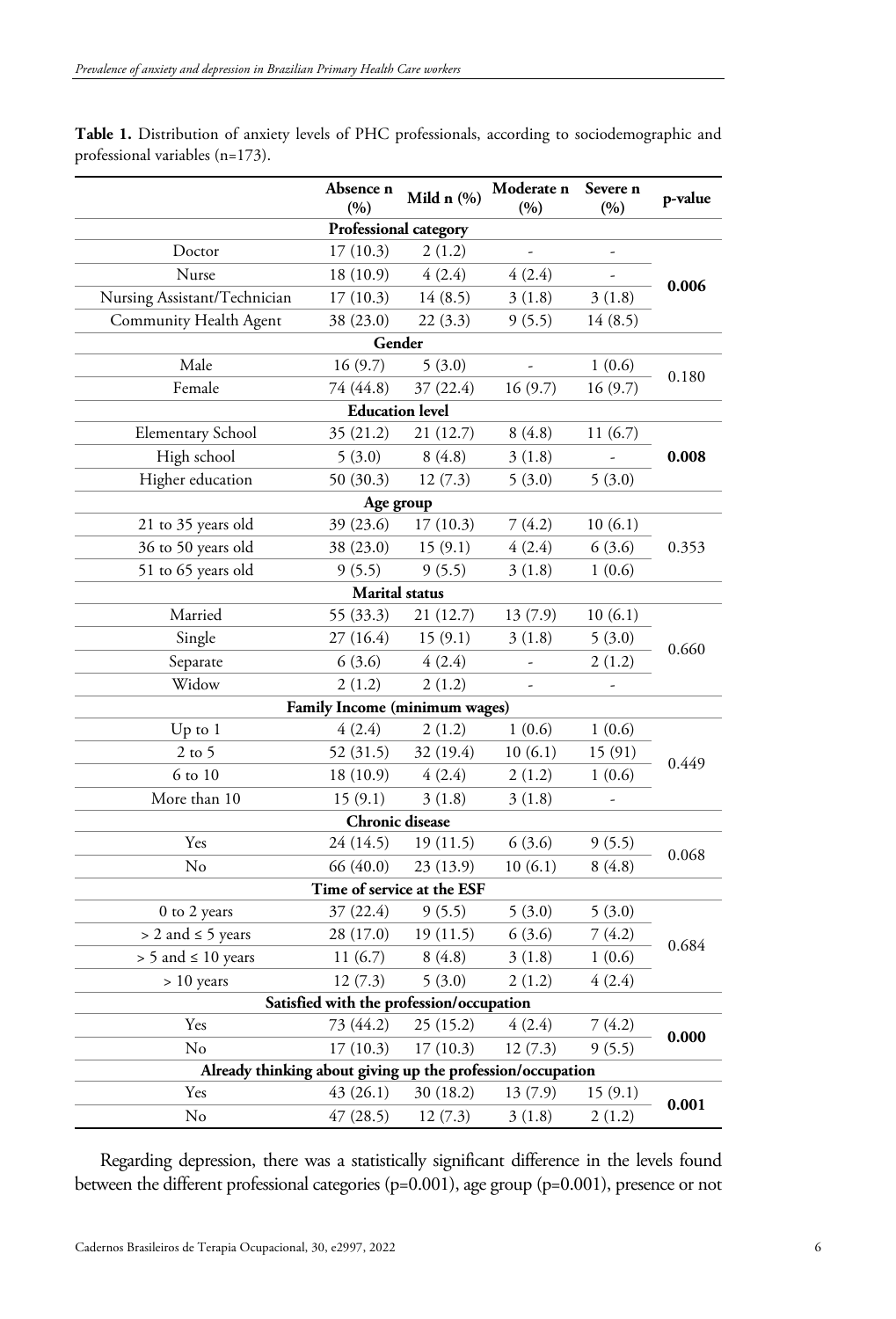of chronic disease ( $p=0.015$ ), satisfaction with the profession ( $p= 0.000$ ), and having thought or not about giving up the profession (p=0.002), as shown in Table 2. Regarding the professional categories, there was a higher prevalence of depression among Community Health Workers - 56.6% of the professionals presented some level of depression. Doctors were the professionals with the lowest occurrence of depression, with 5.2% of these professionals having some level of depression. Even higher percentages of depression were observed among professionals aged 21 to 35 years (21.1%), who did not have a chronic disease (22.3%), who were not satisfied with their profession (21.1%), and who have already thought about giving up the profession (31.3%).

|                                          | Absence n (%)                                              | Mild $n$ $(\%)$ | Moderate n (%) | p-value |  |  |  |
|------------------------------------------|------------------------------------------------------------|-----------------|----------------|---------|--|--|--|
|                                          | Professional category                                      |                 |                |         |  |  |  |
| Doctor                                   | 18(10.8)                                                   | 1(0.6)          |                |         |  |  |  |
| Nurse                                    | 18(10.8)                                                   | 8(4.8)          | 1(0.6)         |         |  |  |  |
| Nursing Assistant/Technician             | 25 (15.1)                                                  | 8(4.8)          | 4(2.4)         | 0.001   |  |  |  |
| Community Health Agent                   | 36 (21.7)                                                  | 32 (19.3)       | 15(9.0)        |         |  |  |  |
|                                          | Gender                                                     |                 |                |         |  |  |  |
| Male                                     | 15(9.0)                                                    | 6(3.6)          | 1(0.6)         | 0.440   |  |  |  |
| Female                                   | 82 (49.4)                                                  | 43 (25.9)       | 19 (11.4)      |         |  |  |  |
| <b>Education</b> level                   |                                                            |                 |                |         |  |  |  |
| Elementary School                        | 31 (18.7)                                                  | 32 (19.3)       | 12(7.2)        |         |  |  |  |
| High school                              | 12(7.2)                                                    | 3(1.8)          | 1(0.6)         | 0.260   |  |  |  |
| Higher education                         | 54 (32.5)                                                  | 12(7.2)         | 7(4.2)         |         |  |  |  |
|                                          | Age group                                                  |                 |                |         |  |  |  |
| 21 to 35 years old                       | 39 (23.5)                                                  | 23 (13.9)       | 12(7.2)        |         |  |  |  |
| 36 to 50 years old                       | 43 (25.9)                                                  | 18(10.8)        | 2(1.2)         | 0.001   |  |  |  |
| 51 to 65 years old                       | 11(6.6)                                                    | 6(3.6)          | 5(3.0)         |         |  |  |  |
| 66 years old or more                     | 1(0.6)                                                     | 1(0.6)          |                |         |  |  |  |
| <b>Marital</b> status                    |                                                            |                 |                |         |  |  |  |
| Married                                  | 59 (35.5)                                                  | 28 (16.9)       | 12(7.2)        |         |  |  |  |
| Single                                   | 30 (18.1)                                                  | 16(9.6)         | 5(3.0)         | 0.763   |  |  |  |
| Separate                                 | 5(3.0)                                                     | 4(2.4)          | 3(1.8)         |         |  |  |  |
| Widow                                    | 3(1.8)                                                     | 1(0.6)          | J,             |         |  |  |  |
| Family Income (minimum wages)            |                                                            |                 |                |         |  |  |  |
| $Up$ to $1$                              | 4(2.4)                                                     | 2(1.2)          | 2(1.2)         |         |  |  |  |
| $2$ to 5                                 | 54 (32.5)                                                  | 39 (23.5)       | 16(9.6)        | 0.067   |  |  |  |
| 6 to 10                                  | 19 (11.4)                                                  | 5(3.0)          | 1(0.6)         |         |  |  |  |
| Moe than 10                              | 18(10.8)                                                   | 3(1.8)          | 1(0.6)         |         |  |  |  |
|                                          | Chronic disease                                            |                 |                |         |  |  |  |
| Yes                                      | 26 (15.7)                                                  | 25(15.1)        | 7(4.2)         | 0.015   |  |  |  |
| No                                       | 71 (42.8)                                                  | 24 (14.5)       | 13(7.8)        |         |  |  |  |
|                                          | Time of service at the ESF                                 |                 |                |         |  |  |  |
| 0 to 2 years                             | 39 (23.5)                                                  | 11(6.6)         | 6(3.6)         | 0.315   |  |  |  |
| $> 2$ and $\leq 5$ years                 | 29 (17.5)                                                  | 25(15.1)        | 7(4.2)         |         |  |  |  |
| $> 5$ and $\leq 10$ years                | 14(8.4)                                                    | 6(3.6)          | 3(1.8)         |         |  |  |  |
| $> 10$ years                             | 13(7.8)                                                    | 7(4.2)          | 3(1.8)         |         |  |  |  |
| Satisfied with the profession/occupation |                                                            |                 |                |         |  |  |  |
| Yes                                      | 77 (46.4)                                                  | 25(15.1)        | 8(4.8)         | 0.000   |  |  |  |
| No                                       | 20 (12.0)                                                  | 24 (14.5)       | 11(6.6)        |         |  |  |  |
|                                          | Already thinking about giving up the profession/occupation |                 |                |         |  |  |  |
| Yes                                      | 49 (29.5)                                                  | 34 (20.5)       | 18 (10.8)      | 0.002   |  |  |  |
| No                                       | 48 (28.9)                                                  | 15(9.0)         | 2(1.2)         |         |  |  |  |

**Table 2.** Distribution of depression levels of PHC professionals, according to sociodemographic and professional variables (n=173).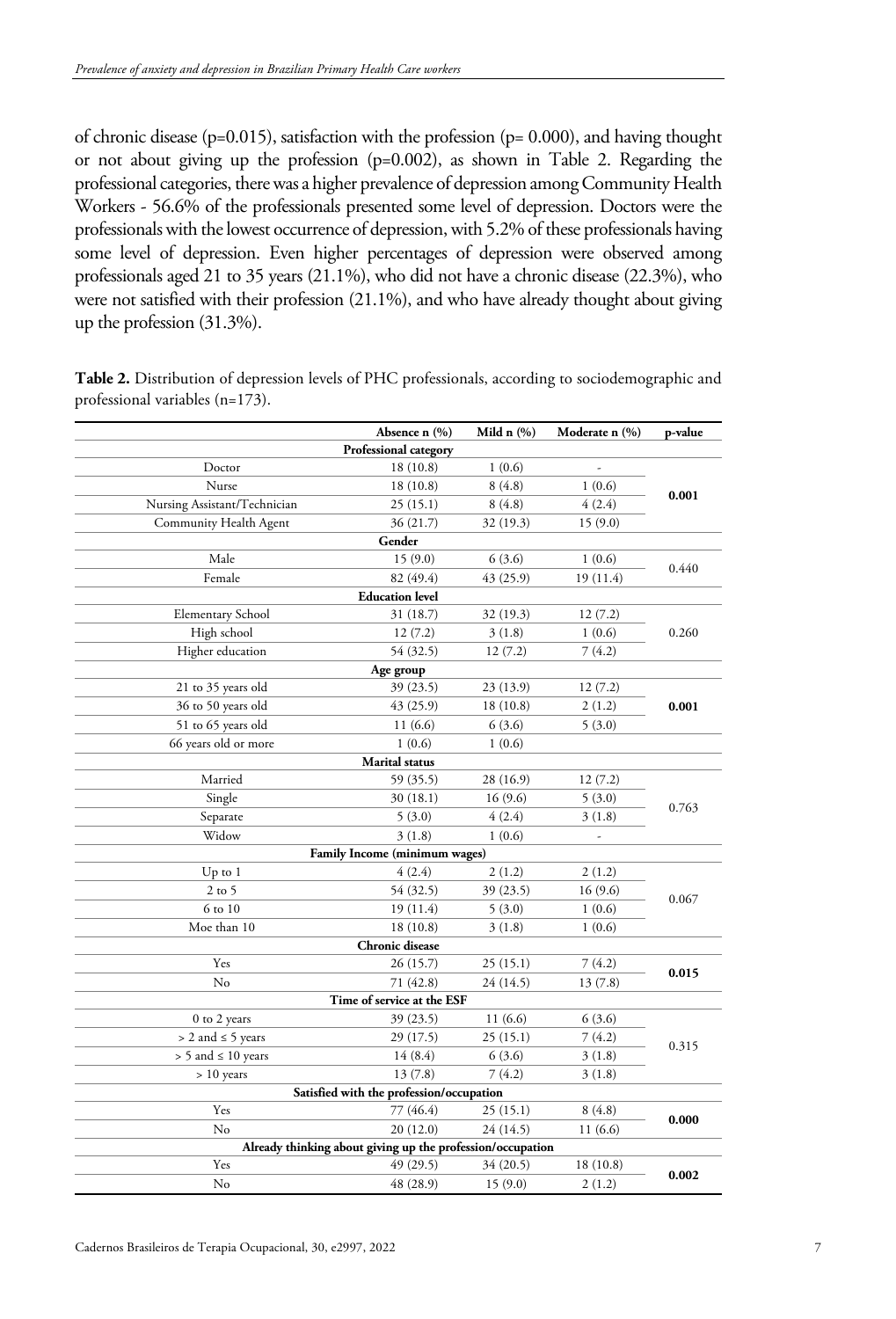PHC professionals had anxiety symptoms associated with some level of depression  $(54.7%)$ . There was considerable  $(K=0.323)$  and statistically significant (p=0.000) agreement between professionals with anxiety and depression (Table 3).

|                  | Depression       |                 |                   |             |       |         |
|------------------|------------------|-----------------|-------------------|-------------|-------|---------|
| <b>Variables</b> | Absence n<br>(%) | Mild $n$ $(\%)$ | Moderate n<br>(%) | Total       | Kappa | p-value |
| Anxiety          |                  |                 |                   |             |       |         |
| Absence          | 78 (45.3)        | 14(8.1)         | 2(1.2)            | 94 (54.7)   |       |         |
| Mild             | 21(12.2)         | 18(10.5)        | 4(2.3)            | 43(25.0)    |       |         |
| Moderate         | 3(1.7)           | 7(4.1)          | 7(4.1)            | 17(9.9)     | 0.323 | 0.000   |
| Severe           | ۰                | 10(5.8)         | 8(4.7)            | 18 (10.5)   |       |         |
| Total            | 102(59.3)        | 49(28.5)        | 21(12.2)          | 172 (100.0) |       |         |

**Table 3.** Association between anxiety and depression for PHC professionals (n=173).

#### **Discussion**

The composition of the 15 PHC teams evaluated meets the recommendation of the National Policy for Primary Care, regarding the minimum professional composition (doctor, nurse, nursing assistant and/or technician, and community health workers) (Brasil, 2017).

In a comparison with national and international studies carried out with PHC professionals (Lourenção et al., 2012, 2019; Singh et al., 2019; Souza et al., 2019; Cordioli Junior et al., 2020; Silva et al., 2020), the profile of professionals is similar. That is, there is a predominance of females, with higher education, married, aged from 21 to 35 years old, with a family income of two to five minimum wages and up to five years of experience at PHC.

The levels of anxiety found in this study were lower than those observed in studies with nursing professionals, managers of Family Health Units, pediatric residents, and Brazilian multidisciplinary health residents (Rotta et al., 2016; Lourenção et al., 2017; Lourenção, 2018; Julio et al., 2021), showing that the evaluated PHC professionals are under less stressful working conditions, as anxiety comprises the body's response to stressful situations and generally causes symptoms such as loss of concentration, restlessness and sleep disturbances, among others (Barbosa et al., 2020).

On the other hand, the levels of depression were higher than in studies with FHS doctors and with multidisciplinary health residents (Rotta et al., 2016; Garcia Junior et al., 2018) and lower than those presented by managers of Health Units Family, pediatric residents and PHC nursing professionals (Bertussi, 2017; Lourenção et al., 2017; Lourenção, 2018; Julio et al., 2021). This difference in the level of depression of the professionals in this study is consistent with the literature, which indicates a variation of 15.4% to 40.5% in the prevalence of stress among health professionals (Corrêa & Rodrigues, 2017). It is commonly higher than the estimated prevalence of stress for the general population, which, according to the World Health Organization, is 5.8% in Brazil and 5.9% in the United States (World Health Organization, 2017). The high rates of depression among health professionals are attributed to the working conditions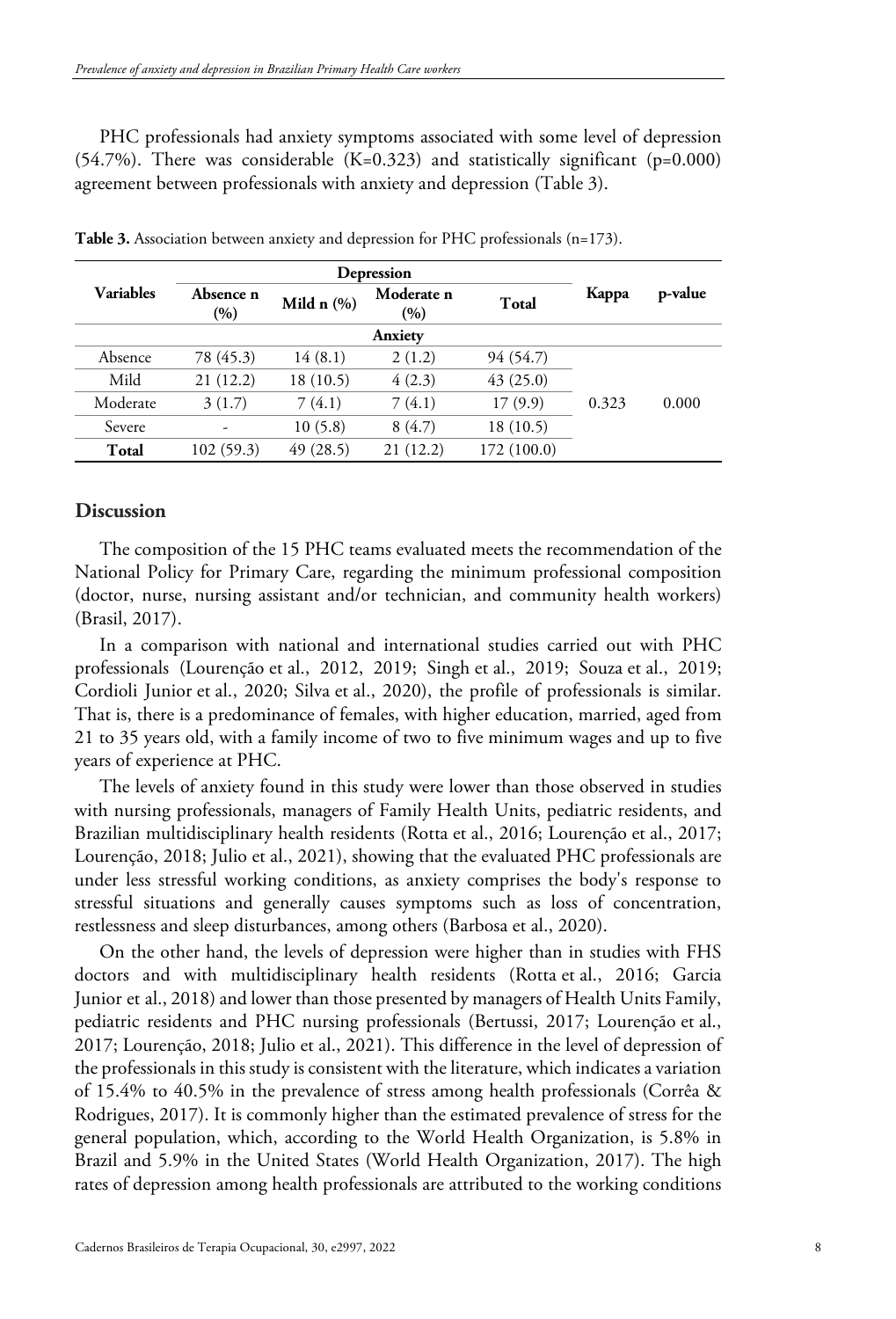of these professionals, which involve precarious physical structures, lack of materials and equipment, shortage of professionals, and work overload, in addition to the lack of social support and interpersonal support (Gontijo et al., 2020; Faria et al., 2021).

The results also showed that Community Health Workers were the professionals most affected by anxiety and depression disorders, while doctors had the lowest levels of anxiety and depression. The differences in levels of anxiety and depression between professional categories are because professionals working in PHC services are exposed to different processes and workloads for each professional category and that causes different physical and emotional strain, according to the individual capacity for resilience (Moura et al., 2018).

CHW, for example, suffer an overload resulting from high work demands and mechanical, biological, physiological, and psychological workloads, which can favor mental illness, as shown by the results of this study (Lourenção et al., 2012; Faria et al., 2021). In addition, the CHWs are the professionals with the lowest level of education, with the highest prevalence of anxiety and depression, reinforcing the negative correlation between the level of education and anxiety and depression disorders (Serra-Taylor & Irizarry-Robles, 2015). Thus, we highlight that professionals with higher education tend to have a greater capacity for resilience and then, suffer less emotional distress than those with less education, which may explain the lower levels of anxiety and depression among doctors and nurses (Almeida et al., 2016; Silva et al., 2016).

The literature indicates that female and married professionals tend to have a higher prevalence of anxiety and depression due to the double workload of women, at work and home (Barros et al., 2017; Junqueira et al., 2018; Moura et al., 2018). However, our study did not find a statistically significant difference in levels of anxiety and depression between gender and marital status, a fact that may be related to the predominance of women among the professionals studied.

However, the results showed a higher prevalence of depression in young adult professionals, corroborating a study carried out with Community Health Workers in a municipality in the state of Bahia, which revealed a higher frequency of psychological disorders in women, with a stable relationship and aged under 40 years (Neves et al., 2017).

Another relevant aspect evidenced by our study concerns the statistically significant relationship between levels of anxiety and depression with the satisfaction of professionals and the desire to give up on the profession. The results showed a higher prevalence of professionals with anxiety and depression among those who reported being dissatisfied with their profession and among those who had already thought about giving up the profession. Furthermore, we found that most PHC professionals had anxiety symptoms associated with some level of depression. In this context, it is important to emphasize that the health of these professionals is closely linked to their conditions in the work area; without the necessary conditions for the performance of their function, professional wear and tear can occur. Likewise, the precariousness of the physical structure directly influences the performance of work and negatively affects the worker's emotional state. In addition, the quality of interpersonal relationships with unit managers and meeting the demands of the population also influence the psycho-emotional conditions of PHC professionals (Medeiros et al., 2015; Gonsalez et al., 2017).

Thus, the results of our study reinforce the need for municipal managers to pay attention to the presence of factors related to the work process of the PHC teams that contribute to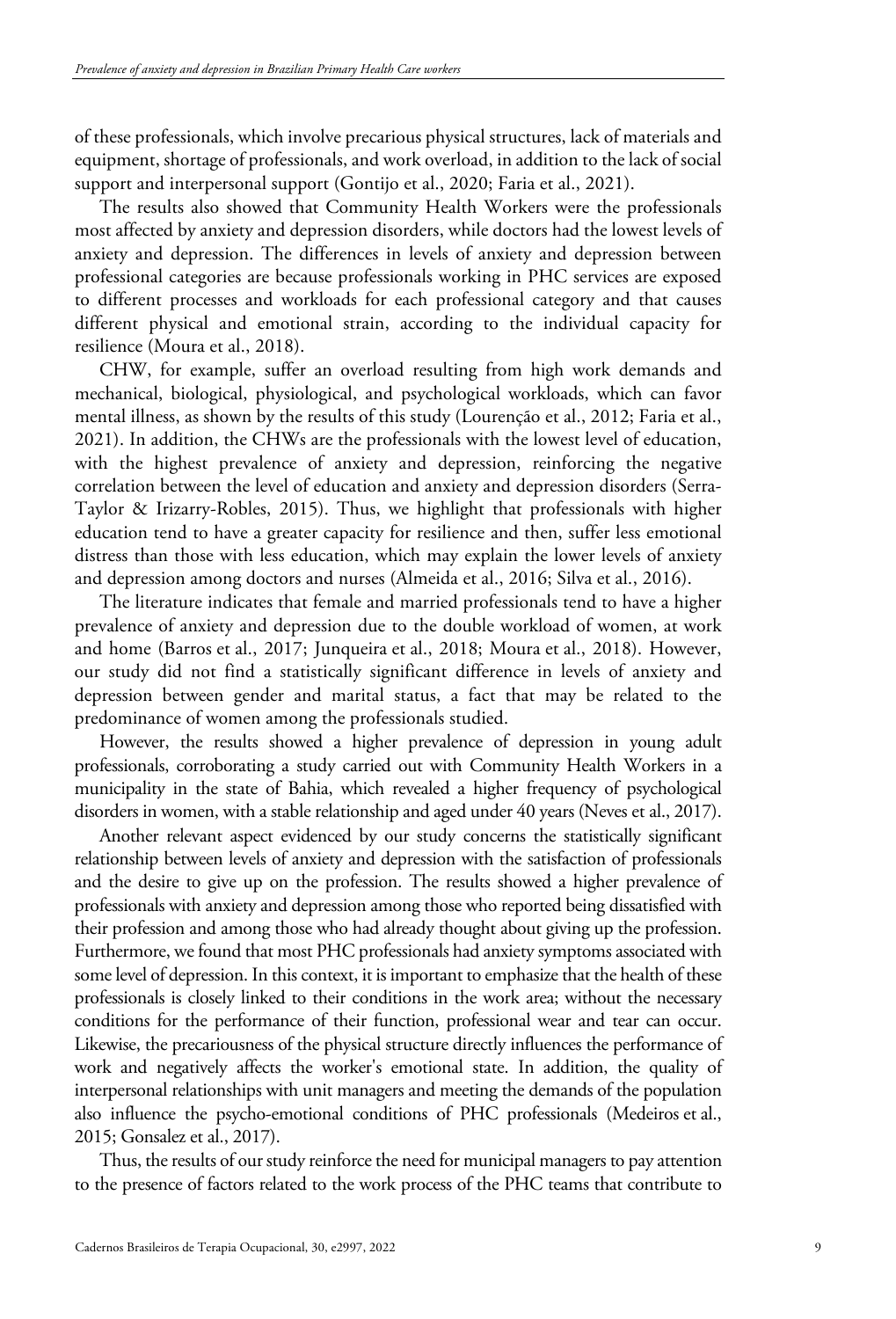the illness and lack of motivation of professionals, such as precarious careers, which generate frustration with the work and feeling of devaluation; the lack of professionals on the team, which leads to overload and physical and emotional strain; disrespect by superiors and colleagues, and differentiation due to the time in the job, which generate a harmful psychosocial exposure to the worker (Lourenção et al., 2012; Medeiros et al., 2015; Ernesto et al., 2017; Cordioli et al., 2019; Giovanella et al., 2020).

Therefore, managers must guarantee support for health care actions, such as strategic planning, which guarantees the effectiveness in carrying out the tasks. After all, a work environment influenced by favorable conditions, such as adequate infrastructure, team integration, motivation, and promotion of workers' well-being, stimulates work performance and produces positive impacts, such as an increase in the level of satisfaction and work engagement of the workers. professionals (Medeiros et al., 2015; Gonsalez et al., 2017).

Although we carried out this study in only one municipality, the results provide important information about the psycho-emotional health conditions of PHC workers, showing that the work process of these professionals can predispose them to anxiety and depression.

## **Conclusions**

This study showed that there is a high prevalence of anxiety and depression in Primary Health Care professionals. Community Health Workers had the highest levels of anxiety and depression and doctors were the professionals with the lowest level of anxiety and depression. There was a higher prevalence of professionals with anxiety and depression among those who reported being dissatisfied with their profession and among those who had already thought about giving up the profession; in addition, most professionals had anxiety symptoms associated with some level of depression.

The data indicate the importance of municipal managers implementing measures for the health care of workers, which ensure favorable working conditions, such as adequate infrastructure, team integration, motivation, and promotion of the well-being of professionals in Primary Health Care, to avoid the workers' illness and guarantee the resoluteness of the work of these professionals.

## **References**

- Almeida, M. C. S., Baptista, P. C. P., & Silva, A. (2016). Workloads and strain process in community health agents. *Revista da Escola de Enfermagem da USP.*, *50*(1), 93-100. http://dx.doi.org/10.1590/S0080-623420160000100013
- Araújo, T. M., Mattos, A. I. S., Almeida, M. M. G., & Santos, K. O. B. (2016). Psychosocial aspects of work and common mental disorders among health workers: contributions of combined models. *Revista Brasileira de Epidemiologia*, *19*(3), 645-657. http://dx.doi.org/10.1590/1980-5497201600030014
- Barbosa, M. B. T., Nascimento, D. B. L., Torres, R. L. N., Moraes, C. P. P., Silva, E. C. S., Silva, M. W. S., & Melo, M. G. (2020). Depressão e ansiedade na enfermagem em unidade de terapia intensiva. *Revista Ciência Plural*, *6*(3), 93-107. https://doi.org/10.21680/2446-7286.2020v6n3ID19714
- Barros, H., Nunes, E., Bezerra, A., Ribeiro, R., Santos, E., & Sousa, M. (2017). Síndrome de Burnout entre enfermeiros da atenção primária e terciária: um estudo comparativo. *Arquivos de Ciências da Saúde*, *24*(1), 23-28. https://doi.org/10.17696/2318-3691.24.1.2017.517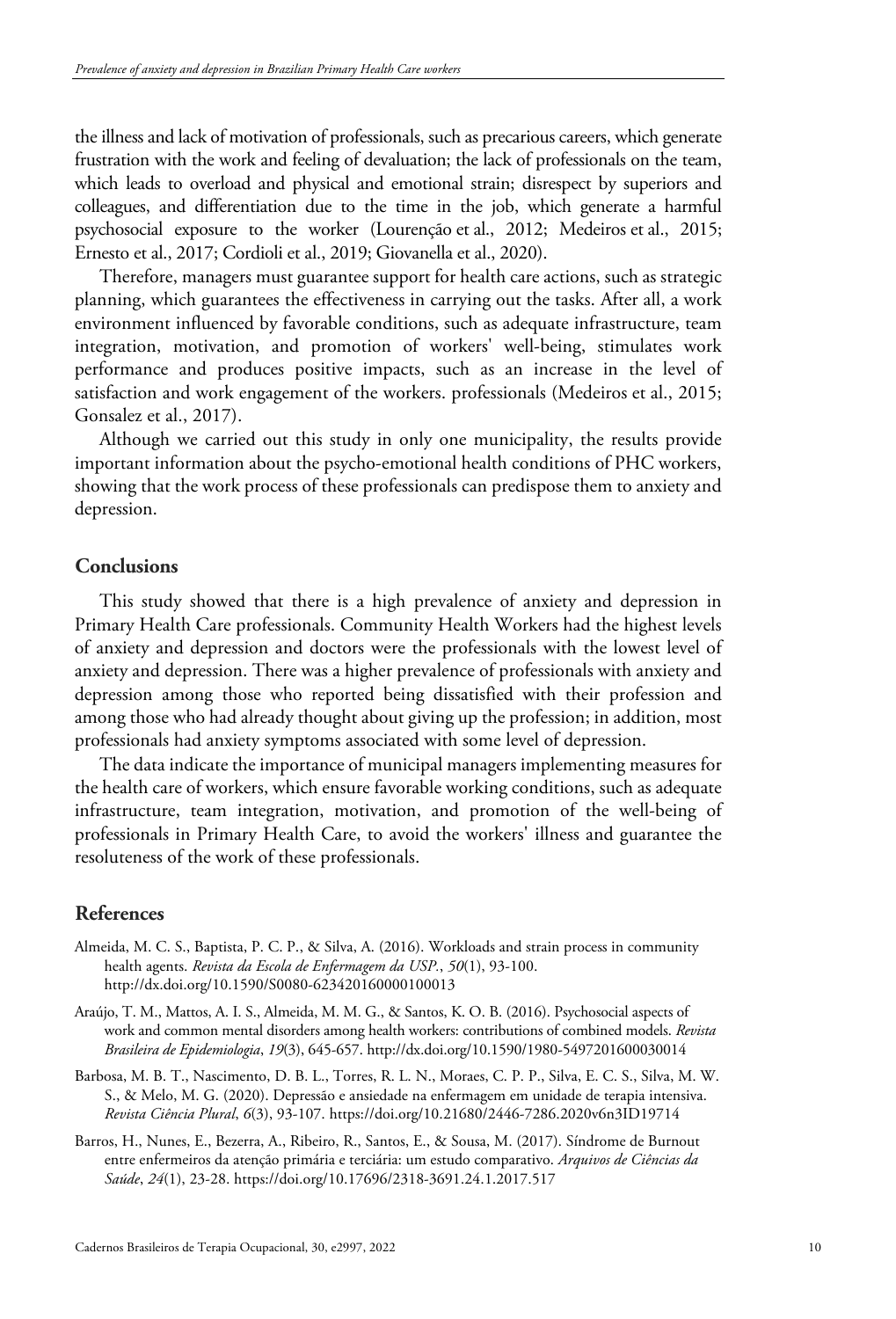- Bertussi, V. C. (2017). *Uso de drogas, ansiedade, estresse e depressão entre os profissionais de enfermagem da estratégia saúde da família* (Dissertação de mestrado). Universidade Federal de Uberlândia, Uberlândia.
- Brasil. (2006). *Política Nacional de Atenção Básica.* Brasília: Ministério da Saúde. Recuperado em 22 de outubro de 2020, de http://bvsms.saude.gov.br/bvs/publicacoes/politica\_nacional\_atencao\_basica\_2006.pdf.
- Brasil. (2017, 21 de setembro). Portaria nº 2.436, de 21 de setembro de 2017. Aprova a Política Nacional de Atenção Básica, estabelecendo a revisão de diretrizes para a organização da Atenção Básica, no âmbito do Sistema Único de Saúde (SUS). *Diário Oficial [da] República Federativa do Brasil,* Brasília. Recuperado em 22 de outubro de 2020, de https://bvsms.saude.gov.br/bvs/saudelegis/gm/2017/prt2436\_22\_09\_2017.html.
- Brasil. (2019). *Depressão: causas, sintomas, tratamentos, diagnóstico e prevenção*. Brasília: Ministério da Saúde. Recuperado em 22 de outubro de 2020, de https://saude.gov.br/saude-de-a-z/depressao.
- Brasil. (2020). *Cobertura da Atenção Básica*. Brasília: Ministério da Saúde. Recuperado em 22 de outubro de 2020, de https://egestorab.saude.gov.br/paginas/acessoPublico/relatorios/relHistoricoCoberturaAB.xhtml.
- Carvalho, D. B., Araújo, T. M., & Bernardes, K. O. (2016). Transtornos mentais comuns em trabalhadores da Atenção Básica à Saúde. *Revista Brasileira de Saúde Ocupacional*, *41*, 1-13. https://doi.org/10.1590/2317-6369000115915
- Cordioli, D. F. C., Cordioli-Junior, J. R., Gazzeta, C. E., Silva, A. G., & Lourenção, L. G. (2019). Occupational stress and work engagement in primary health care workers. *Revista Brasileira de Enfermagem*, *72*(6), 1580-1587. http://dx.doi.org/10.1590/0034-7167-2018-0681
- Cordioli-Junior, J. R., Cordioli, D. F. C., Gazetta, C. E., Silva, A. G., & Lourenção, L. G. (2020). Quality of life and osteomuscular symptoms in workers of primary health care. *Revista Brasileira de Enfermagem*, *73*(5), 1-7. http://dx.doi.org/10.1590/0034-7167-2019-0054.
- Corrêa, C. R., & Rodrigues, C. M. L. (2017). Depressão e trabalho: revisão da literatura nacional de 2010 e 2014. *Revista Negócios em Projeção*, *8*(1), 65-74. Recuperado em 23 de agosto de 2021, de http://revista.faculdadeprojecao.edu.br/index.php/Projecao1/article/view/773
- Cunha, J. A. (2001). *Manual da versão em português das Escalas Beck*. São Paulo: Casa do Psicólogo.
- Ernesto, N., Tuchtenhagen, P. H., Biscaglia, A. W., Oliveira, L. A., & Tuchtenhagen, P. (2017). Transtorno mental comum: agravantes na saúde do profissional de atenção primária de saúde. *Anais do Salão Internacional de Ensino Pesquisa e Extensão*, *9*(2), 1-4. Recuperado em 22 de outubro de 2020, de https://guri.unipampa.edu.br/uploads/evt/arq\_trabalhos/13004/seer\_13004.pdf
- Faria, F. R. C., Lourenção, L. G., Silva, A. G., Sodré, P. C., Castro, J. R., Borges, M. A., & Gazetta, C. E. (2021). Occupational stress, work engagement and coping strategies in community health workers. *Rev Rene*, *22*, 1-8. http://dx.doi.org/10.15253/2175-6783.20212270815.
- Fernandes, M. A., & Marziale, M. H. P. (2014). Occupational risks and illness among mental health workers. *Acta Paulista de Enfermagem*, *27*(6), 539-547. http://dx.doi.org/10.1590/1982-0194201400088.
- Garcia Junior, C. A. S., Ferracioli, J. A., Zajankauskas, A. E., & Dias, N. C. (2018). Depressão em médicos da Estratégia de Saúde da Família no município de Itajaí/SC. *Revista Brasileira de Medicina de Família e Comunidade*, *13*(40), 1-12. http://dx.doi.org/10.5712/rbmfc13(40)1641.
- Giovanella, L., Franco, C. M., & Almeida, P. F. (2020). National primary health care policy: where are we headed to? *Ciência & Saúde Coletiva*, *25*(4), 1475-1482. http://dx.doi.org/10.1590/1413- 81232020254.01842020.
- Gomes-Oliveira, M. H., Gorenstein, C., Lotufo Neto, F., Andrade, L. H., & Wang, Y. P. (2012). Validation of the Brazilian Portuguese version of the Beck Depression Inventory-II in a community sample. *The British Journal of Psychiatry*, *34*(4), 389-394. http://dx.doi.org/10.1016/j.rbp.2012.03.005.
- Gonsalez, E. G., Lourenção, L. G., Teixeira, P. R., Rotta, D. S., Gazetta, C. E., & Pinto, M. H. (2017). Ansiedade e depressão entre profissionais de programas de aprimoramento profissional. *Revista Portuguesa de Enfermagem de Saúde Mental*, *18*, 51-58. http://dx.doi.org/10.19131/rpesm.0192.
- Gontijo, M. D., Viegas, S. M. F., Freitas, A. T. S., Maia, A. F. F., Silveira, E. A. A., & Quites, H. F. O. (2020). Professional safety constructs in the context of Primary Health Care. *Revista Brasileira de Enfermagem*, *73*(Supl. 6), 1-7. http://dx.doi.org/10.1590/0034-7167-2019-0529.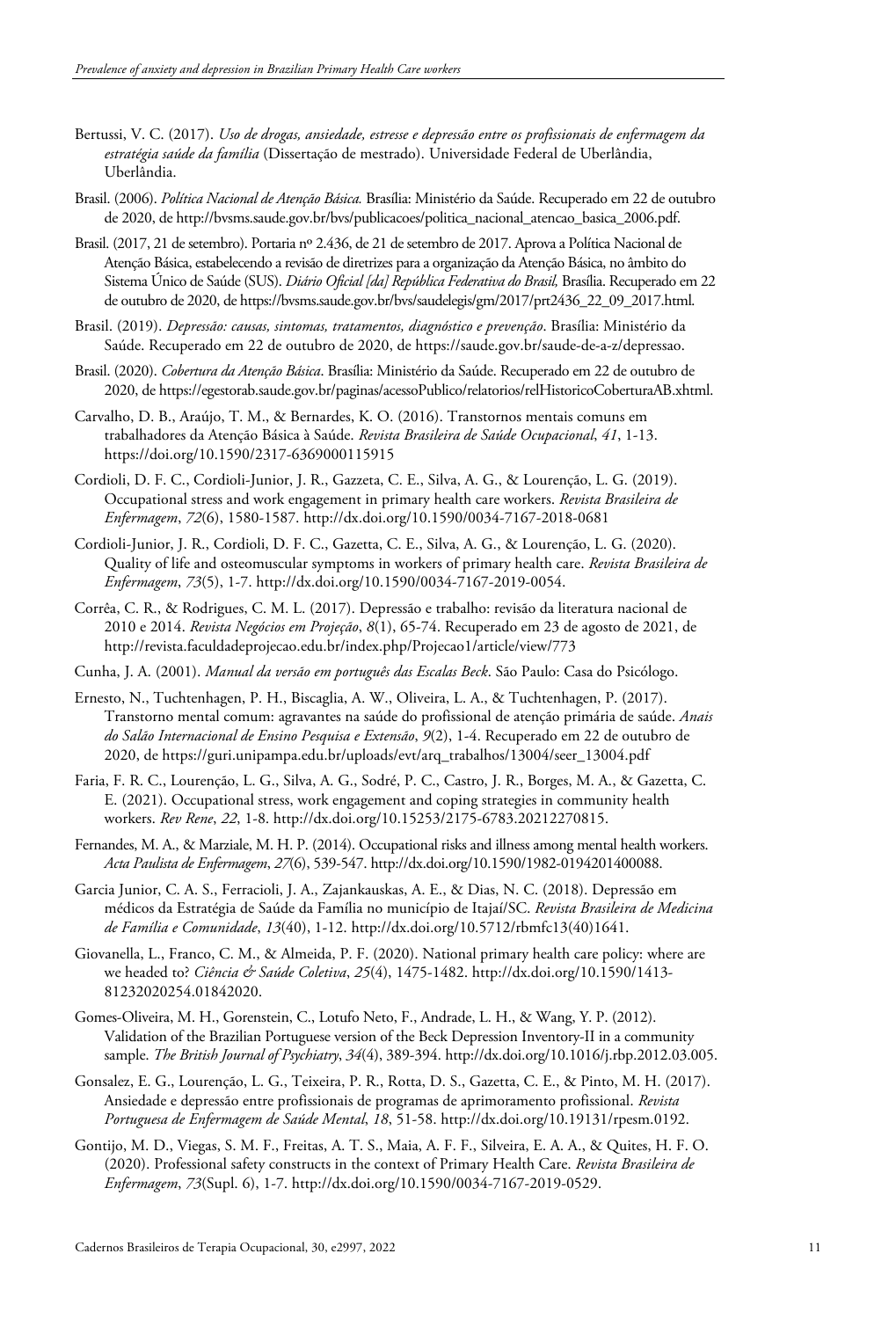- Guedes, J. S., Santos, R. M. B., & Di Lorenzo, R. A. V. (2011). A implantação do Programa de Saúde da Família (PSF) no Estado de São Paulo (1995-2002). *Saúde e Sociedade*, *20*(4), 875-883. http://dx.doi.org/10.1590/S0104-12902011000400006.
- Julio, R. S., Lourenção, L. G., Penha, J. G. M., Oliveira, A. M. N., Nascimento, V. F., Oliveira, S. M., & Gazetta, C. E. (2021). Anxiety, depression, and work engagement in Primary Health Care nursing professionals. *Rev Rene*, *22*, 1-8. http://dx.doi.org/10.15253/2175-6783.20212270762.
- Junqueira, M. A. B., Santos, M. A., Araújo, L. B., Ferreira, M. C. M., Giuliani, C. D., & Pillon, S. C. (2018). Depressive symptoms and drug use among nursing staff professionals. *Escola Anna Nery*, *22*(4), 1-9. http://dx.doi.org/10.1590/2177-9465-ean-2018-0129.
- Karino, C. A., & Laros, J. A. (2014). Ansiedade em situações de prova: evidências de validade de duas escalas. *Psico-USF*, *19*(1), 23-36. http://dx.doi.org/10.1590/S1413-82712014000100004.
- Lourenção, L. G. (2018). Qualidade de vida, engagement, ansiedade e depressão entre gestores de Unidades da Atenção Primária à Saúde. *Revista Portuguesa de Enfermagem de Saúde Mental*, *20*, 58- 64. http://dx.doi.org/10.19131/rpesm.0227.
- Lourenção, L. G., & Soler, Z. A. S. G. (2004). Implantação do Programa Saúde da Família no Brasil. *Arquivos de Ciências da Saúde*, *11*(3), 158-162. Recuperado em 22 de outubro de 2020, de http://repositorio-racs.famerp.br/racs\_ol/Vol11-3/06%20ac%20-%20id%2038.pdf.
- Lourenção, L. G., Back, C. R., Santos, C. B., & Sousa, C. P. (2012). Qualidade de vida de agentes comunitários de saúde de um município do interior do Estado de São Paulo. *Arquivos de Ciências da Saúde*, *19*(1), 19-27. Recuperado em 12 de janeiro de 2021, de http://repositorioracs.famerp.br/racs\_ol/vol-19-1/IDW%203%20-%20JAN%20-%20MAR%202012.pdf.
- Lourenção, L. G., Silva, A. G., & Borges, M. A. (2019). Levels of engagement in primary health care professionals: a comparative study in two Brazilian municipalities. *Escola Anna Nery*, *23*(3), e20190005. Recuperado em 22 de outubro de 2020, de https://doi.org/10.1590/2177-9465-ean-2019-0005.
- Lourenção, L. G., Teixeira, P. R., Gazetta, C. E., Pinto, M. H., Gonsalez, E. G., & Rotta, D. S. (2017). Níveis de ansiedade e depressão entre residentes de pediatria. *Revista Brasileira de Educação Médica*, *41*(4), 557-563. http://dx.doi.org/10.1590/1981-52712015v41n4rb20160092.
- Medeiros, L. B. N., Guedes, C. D. F. S., Silva, D. R., Souza, T. K. C., Costa, A. S. B., & Araújo Neta, B. P. A. (2015). Condições laborais e o adoecimento dos agentes comunitários de saúde: revisão integrativa. *Revista Eletrônica Estácio Saúde*, *4*(2), 180-192. Recuperado em 22 de outubro de 2020, de http://revistaadmmade.estacio.br/index.php/saudesantacatarina/article/viewFile/1809/895.
- Morosini, M. V. G. C., Fonseca, A. F., & Lima, L. D. (2018). Política Nacional de Atenção Básica 2017: retrocessos e riscos para o Sistema Único de Saúde. *Saúde em Debate*, *42*(116), 11-24. http://dx.doi.org/10.1590/0103-1104201811601.
- Moura, A., Lunardi, R., Volpato, R., Nascimento, V., Bassos, T., & Lemes, A. (2018). Factors associated with anxiety between basic attention professionals. *Revista Portuguesa de Enfermagem de Saúde Mental*, *19*, 17-26. http://dx.doi.org/10.19131/rpesm.0198.
- Neves, M. O., Almeida, T. H. R. C., Querino, A. D. L., Lino, D. C. S. F., & Souza, R. C. (2017). Aspectos psicossociais do trabalho de agentes comunitários de saúde. *Revista de Saúde Coletiva da UEFS*, *7*(1), 24-28. http://dx.doi.org/10.13102/rscdauefs.v7i1.1123.
- Rotta, D. S., Pinto, M. G., Lourenção, L. G., Teixeira, P. R., Gonsalez, E. G., & Gazetta, C. E. (2016). Anxiety and depression levels among multidisciplinary health residents. *Revista Rene*, *17*(3), 372- 377. http://dx.doi.org/10.15253/2175-6783.2016000300010.
- Sampaio, L. R., Oliveira, L. C., & Pires, M. F. D. N. (2020). Empatia, depressão, ansiedade e estresse em profissionais de saúde brasileiros. *Ciências Psicológicas*, *14*(2), e2215. http://dx.doi.org/10.22235/cp.v14i2.2215.
- Santana, L. L., Sarquis, L. M. M., & Miranda, F. M. A. (2020). Psychosocial risks and the health of health workers: reflections on brazilian labor reform. *Revista Brasileira de Enfermagem*, *73*(Supl. 1), e20190092. http://dx.doi.org/10.1590/0034-7167-2019-0092.